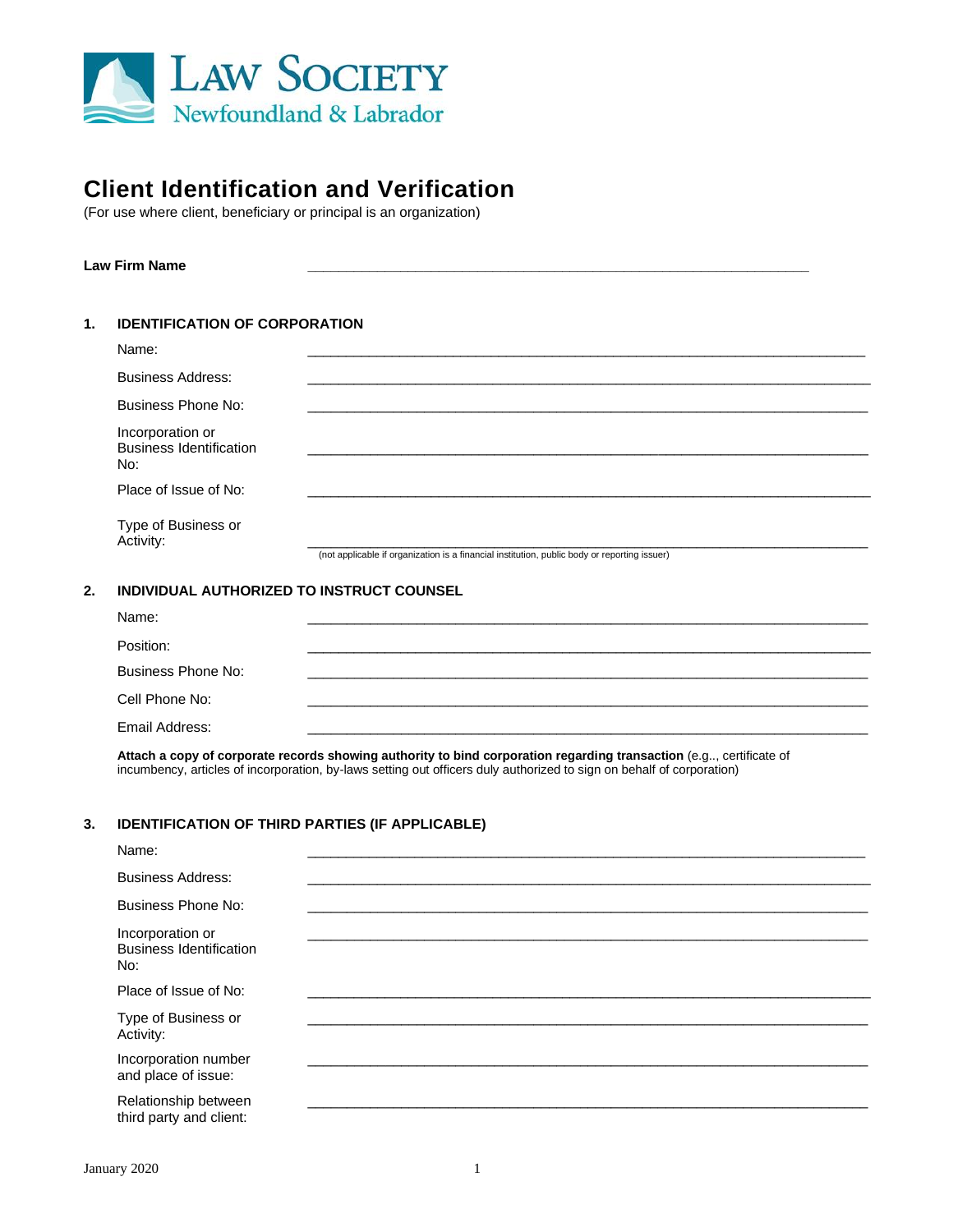# **4. VERIFICATION OF ORGANIZATIONAL CLIENTS**

Where a lawyer, who has been retained by a client to provide legal services, engages in or gives instructions in respect of the receiving, paying or transferring of funds, the lawyer must verify the identity of the organizational client.

| Name:                                   |  |
|-----------------------------------------|--|
| Address:                                |  |
| Names of Directors (if<br>Corporation): |  |

Please refer to the Client identification and Verification document – (For use where client, beneficiary or principal is an individual) to verify the identity of the third party or Individual Authorized to Instruct Counsel

#### **4.1 Confirming the existence of an entity that is a corporation**

Must confirm existence of the corporation by referring to documents such as certificate of corporate status, published annual report, government notice of assessment. The name and address of the corporation and names of the directors must match. If record is in paper format, a copy must be kept. If record is an electronic version, a record of the corporation's registration number and type and source of record (e.g., Corporations Canada website) must be kept in a machine-readable or electronic form, if a paper copy can be readily produced from it.

| Type and Source of<br>Verification Record: |  |
|--------------------------------------------|--|
| Registration number of<br>corporation:     |  |
| Date of verification:                      |  |

#### **4.2 Confirming the existence of an entity other than a corporation**

Must confirm existence of an entity other than a corporation by relying on documents such as a partnership agreement; Articles of association; or Any other similar record that confirms the entity's existence. The name and address of the entity must match. If record is in paper format, a copy must be kept. If record is an electronic version, a record of the corporation's registration number and type and source of record (e.g., Corporations Canada website) must be kept in a machine-readable or electronic form, if a paper copy can be readily produced from it.

| Type and Source of<br>Verification Record: |  |
|--------------------------------------------|--|
| Registration number of<br>entity:          |  |
| Date of verification:                      |  |

## **5. BENEFICIAL OWNERSHIP**

### **5.1 If the entity is a Corporation**

Names and Occupation(s) of Directors and Officers - As set out in the certificate of corporate status or other record confirming the corporation's existence.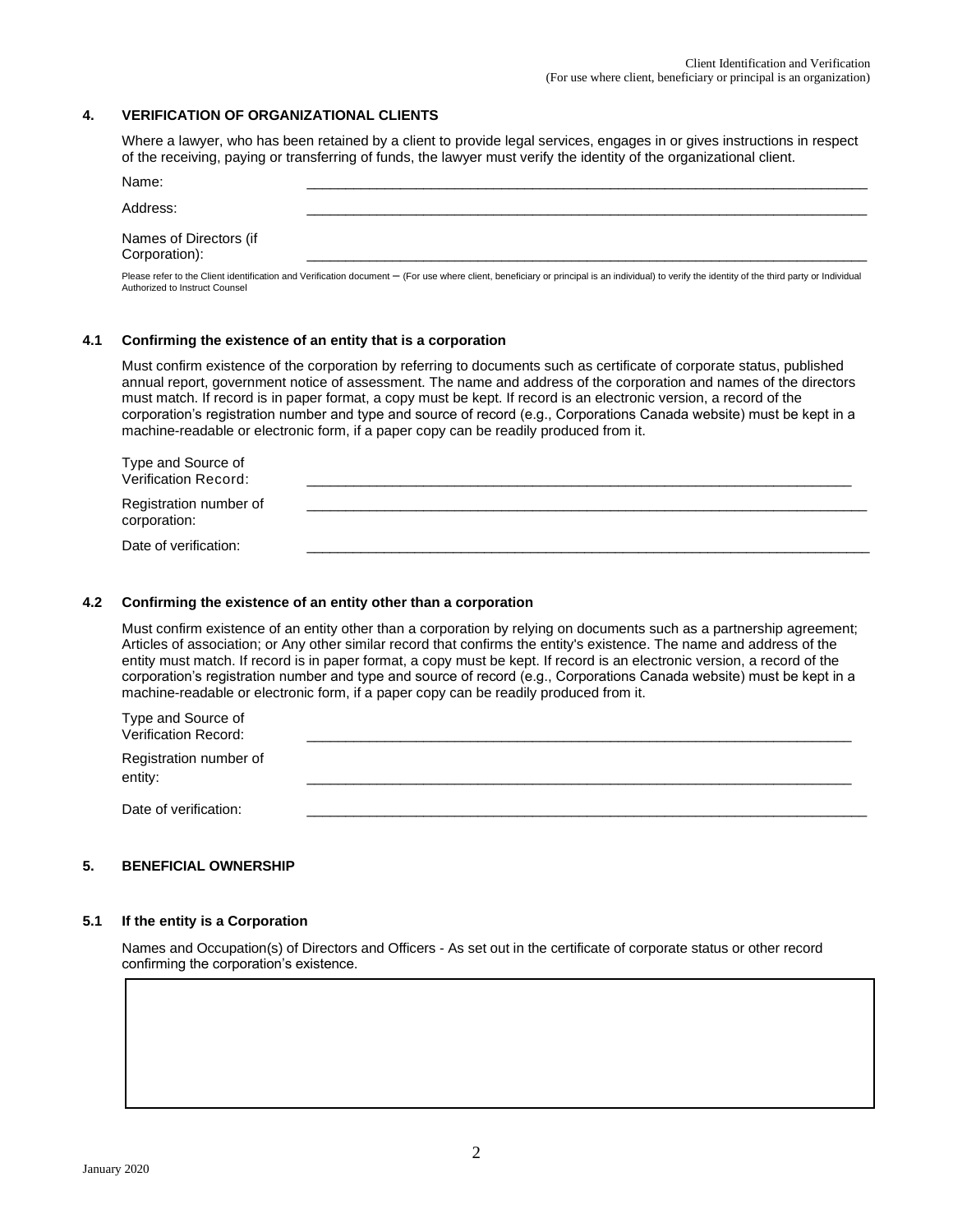Names, Addresses and Occupation(s) of Owners or Shareholders owning directly or indirectly 25% or more of the organization or shares in the organization

Information on the ownership, control and structure of the corporation

# **5.2 If the entity is a Trust**

Names, Addresses and Occupation(s) of all trustees and all known beneficiaries and settlors of the trust

Information on the ownership, control and structure of the trust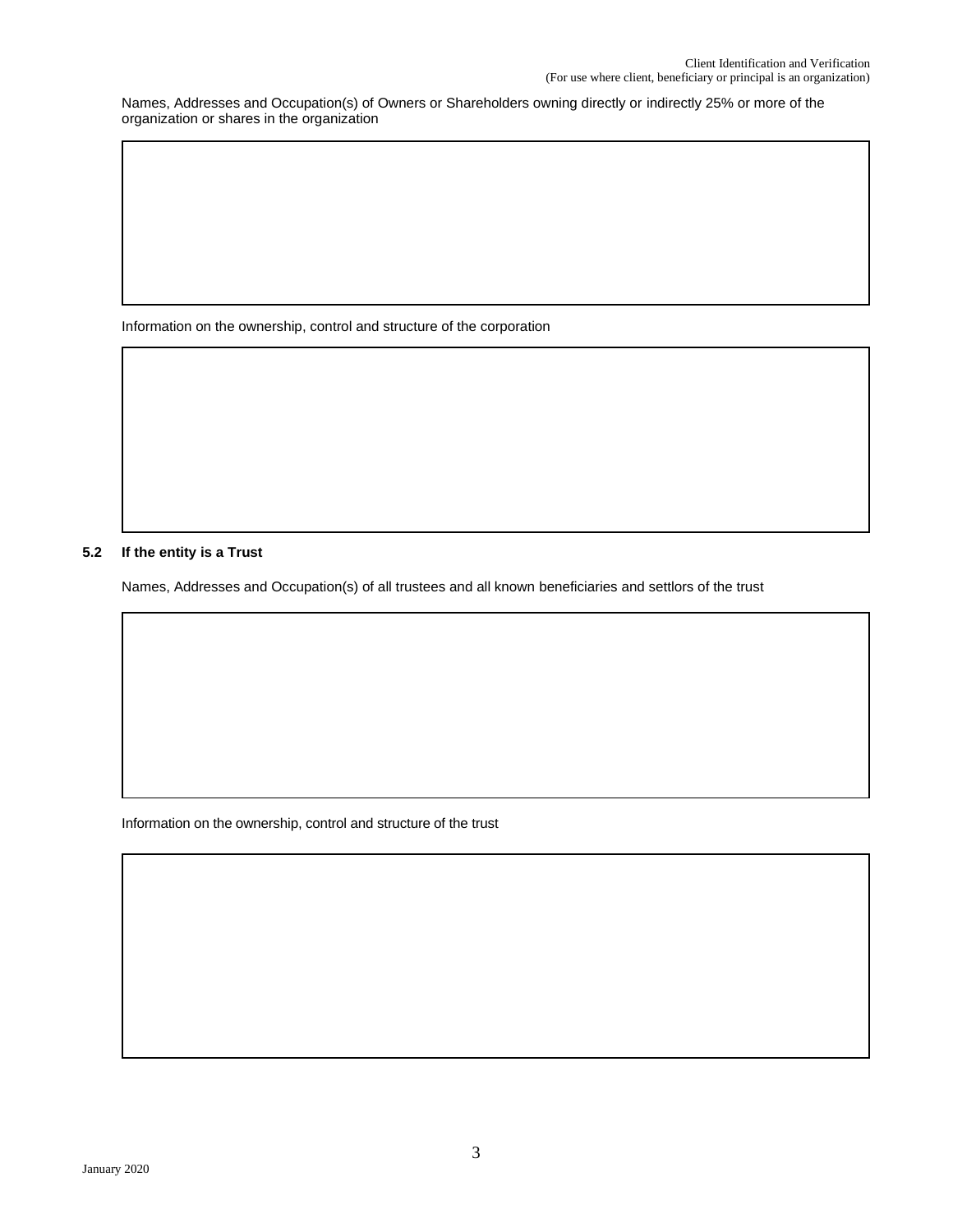#### **5.3 If the entity is other than a Corporation or Trust**

Names, Addresses and Occupation(s) of all individuals who directly or indirectly own or control 25% or more of the entity

Information establishing the ownership, control and structure of the entity

# **5.4 Type and Source of Record used to confirm accuracy of information about Beneficial Owners:**

Must confirm accuracy of beneficial ownership information by referring to official documentation such as articles of incorporation, annual returns, certificate of corporate status, shareholder agreements, partnership agreements, or board of director's meeting records of decisions. In the case of a trust, the accuracy of the information can be confirmed by reviewing the trust deed. If record is in paper format, a copy must be kept. If record is an electronic version, a record of the corporation's registration number and type and source of record (e.g., Corporations Canada website) must be kept.

Type and Source of Verification Record:

Date of verification: